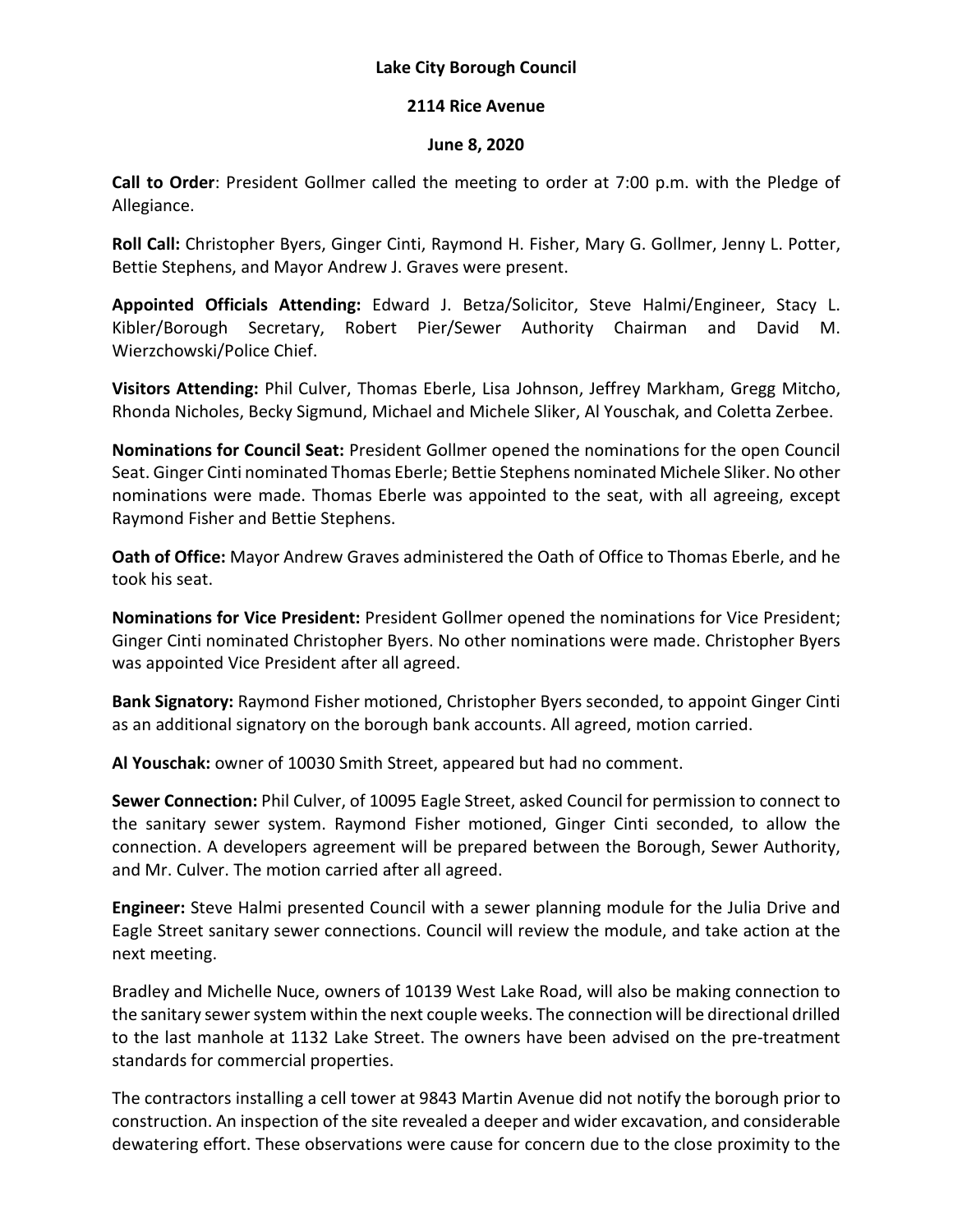borough's water supply. As a result, a groundwater resource specialist was hired to protect the water supply. The contractor was required to minimize the quantity of hazardous chemicals on site, minimize the dewatering, relocate dewatering discharges away from the water supply, and prevent surface water runoff from entering the excavation.

**Tree Removal:** Josh Thayer, of 1631 Cherry Street and Jeffery Johnson, of 2483 Rice Avenue, requested permission to remove dying trees within the right-of-way. Christopher Byers motioned, Raymond Fisher seconded, to allow the removal of the trees. All agreed, motion carried.

**Minutes:** Ginger Cinti requested the minutes be amended to include the Streets Department May Report. The Borough Crew winterize the plows, prepared the lawn equipment for the mowing season, spring clean the Borough Properties, cold patched, repair yard damage for the plows, repaired water tower driveway, marked water valves, located and inspected curb boxes, jetted, and replaced a fire hydrant on West Lake Road. The Crew will schedule at least a half day of valve exercising each week, continue cleaning catch basins, maintain the Keystone Drive ditch, and repair remaining Borough driveways. Raymond Fisher motioned, Christopher Byers seconded, to approve the May 11, 2020 Minutes as amended. Motion carried, after all agreed.

**Bills for Approval:** Christopher Byers motioned, Ginger Cinti seconded, to approve the June Bills. All agreed. Motion carried.

Ginger Cinti motioned, Christopher Byers seconded, to purchase a STIHL Kombi System with broom attachment. Motion carried after all agreed. The broom attachment can sweep a surface up to 24" wide. This multi-tasking tool is also compatible with other attachments.

**Police Department:** Mayor Graves gave Council a copy of letter given to the all officers regarding there daily reports. If Council has any questions they will contact the Chief, or Mayor.

**Fireworks:** Residents are urged to call the police if someone is setting off fireworks.

**Riots:** The Council President inquired if the department is trained to handle riots, and is there a need to purchase riot gear. The department is trained annually to handle riots. The Chief indicated riot gear is expensive, and was not in the budget.

**Bench:** President Gollmer asked if the bench had been installed in the interview room. The Chief said there is no room to install the bench. Interviews are to be kept as neutral as possible, and only one suspect should be in the office. If there are multiple suspects they should be taken to Girard Borough Police Department and placed in the cell. The Mayor has installed D-rings in the studs of the interview room. Council agreed the bench should be returned and better communication is needed between Council and Police Department.

**Paving Project:** Council opened and read aloud three bids received for the 2020 paving project. Cross Paving no bid, and Joseph McCormick Construction Company incomplete bid. Lindy Paving, Inc. bid \$263,142.45, Council tabled awarding the bid until the streets committee could review.

**Gas/Diesel Purchase:** The Erie Area Cog received bids from Melzer's Fuel Service, Petroleum Traders, and Harned Oil for the 2020-2023 Gas and Diesel Fuel. Melzer's Fuel Service, the current provider of fuel, was the lowest bidder. Ginger Cinti motioned, Raymond Fisher seconded, to accept the gas/diesel bid from Melzer Fuel. All agreed, motion carried.